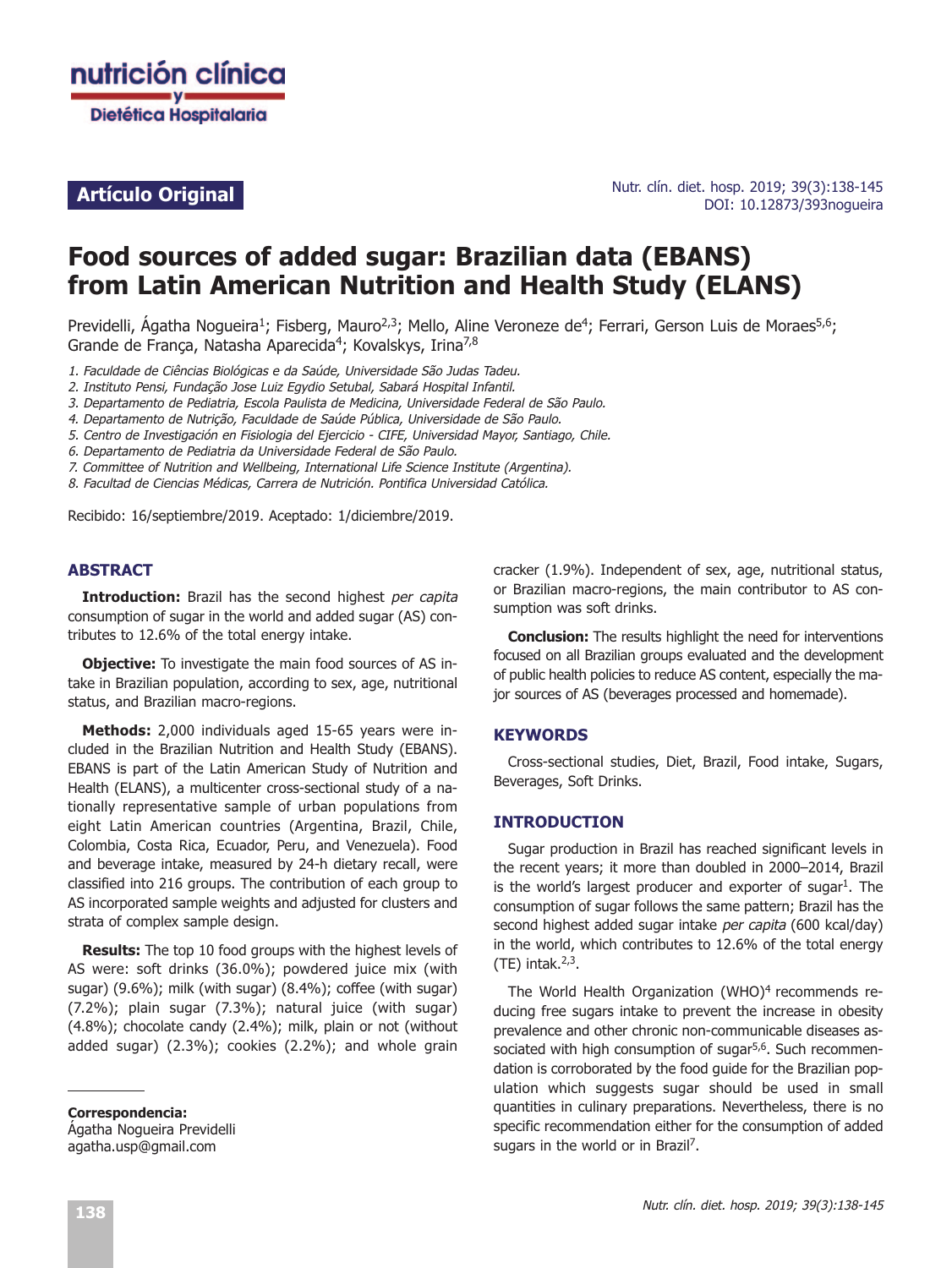Although the average intake of dietary sugar may be increasing in some specific populations, studies have indicated stable or decreasing trends in dietary sugar intake $8,9$ . In this sense, it is important to constantly assess the sugar intake among distinct populations; but, beyond the total amount, it is also necessary to explore the food sources considering cultural particularities and the globalization<sup>9</sup>.

Thus, this study aimed to investigate the main food sources of added sugar in a representative sample of Brazilian population, according to sex, age, nutritional status, and Brazilian macro-regions.

# **METHODS**

#### **Study and participants**

This study was conducted with participants from the Brazilian Study of Nutrition and Health - Estudo Brasileiro de Nutrição e Saúde (EBANS), carried out from November 2014 to August 2015. EBANS is a cross-sectional population-based survey of Brazilian individuals, and is part of the Latin American Study of Nutrition and Health - Estudio Latinoamericano de Nutrición y Salud (ELANS), carried out in eight Latin American countries: Argentina, Brazil, Chile, Colombia, Costa Rica, Ecuador, Peru, and Venezuela. The overarching ELANS protocol (60953716.4.0000.5505) was approved by Federal University of São Paulo, Brazil. EBANS was approved by the Research Ethics Committee of the "Instituto Pensi - Hospital Infantil Sabará" CAAE: 31670314.8.0000.5567.

# **Sample design**

EBANS sampling was random complex and multistage. Sample size was calculated using a confidence level of 95% and a maximum error rate of 3.49% at 5% significance level and survey design effect of 1.75. Individuals were stratified by geographical location (only urban areas), sex, age, and socioeconomic level (SEL). The total sample was composed of 2,000 individuals, aged 15–65 years, of both sexes, living in private households in the major cities of Brazil in terms of population weight, according to the Brazilian's macro-regions (North, Northeast, Midwest, Southeast, and South).

Pregnant and lactating women (in the first 6 months postpartum), individuals with major physical or mental impairments that affect food intake or physical activity (for example: recent surgery, severe asthma, dementia, and major depression), individuals outside of the age range 15–65 years, adolescents without assent or consent of a parent or legal guardian, individuals living in institutions, and those who were unable to read were excluded.

# **Dietary intake data**

Data from the first 24-h dietary recall (24HRI) was used to identify the primary sources of added sugar. A single 24HRl

for a large population yields an unbiased estimate of the population-level dietary patterns<sup>10</sup>. The 24HRI were conducted by trained interviewers using the multiple pass method $11$  and included all types and amounts of foods and beverages consumed in the preceding 24 hours. A photographic album containing household utensils and portion sizes was used to improve accuracy in the estimation of food servings. All foods and beverages reported were converted into energy and nutrient values using the Nutrition Data System for Research software (NDS-R version 2013, University of Minnesota, Mineapolis)<sup>12</sup>. As the NDS-R software is based on the United States Department of Agriculture (USDA) food composition database<sup>13</sup>, a USDA food matching standardized procedure involving nutritional equivalency of local food reported by the study participants was conducted by professional nutritionists to minimize errors and verify quantities of key nutrients. The complete procedure for standardization of the food composition database has been previously described in detail<sup>14</sup>.

# **Defining food sources of added sugar**

According to the NDS-R (version 2013) added sugars includes monosaccharides and disaccharides that were added as caloric sweeteners as added sugars, white sugar included in recipes (beverages or foods) were also computed $12$ .

In the first step, a total of 1,317 foods and beverages reported in the first 24HRl, were clustered into 216 food groups based on the frequency of consumption and similarity of added sugar content. In the next step, if the food group was consumed fewer than ten times, it was grouped with other food items according to the similarity of added sugar content (for example: whole milk with coffee (sweetened with white sugar) and skimmed milk with coffee (sweetened with white sugar). Finally, the contribution of each food group to the total added sugar intake was determined, considering the sampling design, using the method proposed by Block et al.<sup>15</sup>, This method was used to estimate the corresponding percentage to foods or food groups consumed by the population from the total intake of a specific nutrient, which is the added sugar in the present study. Once classified, the percentage of added sugar contributed was calculated using sample weights, and the foods were sequenced in rank order of contribution.

# **Statistical analyses**

Analyses were conducted separately for sex (female and male), age groups (the same used in the sample design) (15– 19 years old, 20–34 years old, 35–49 years old, and 50–65 years old), Brazilian macro-regions (South, Southeast, Midwest, North, and Northeast), and for nutritional status (with overweight, obese or morbidly obese) or without overweight (underweight or normal weight).

All statistical analyses were performed using Statistical Package for the Social Sciences (SPSS) Complex Samples (version 22.0 for Windows, SPSS, Inc., Chicago, IL, USA) to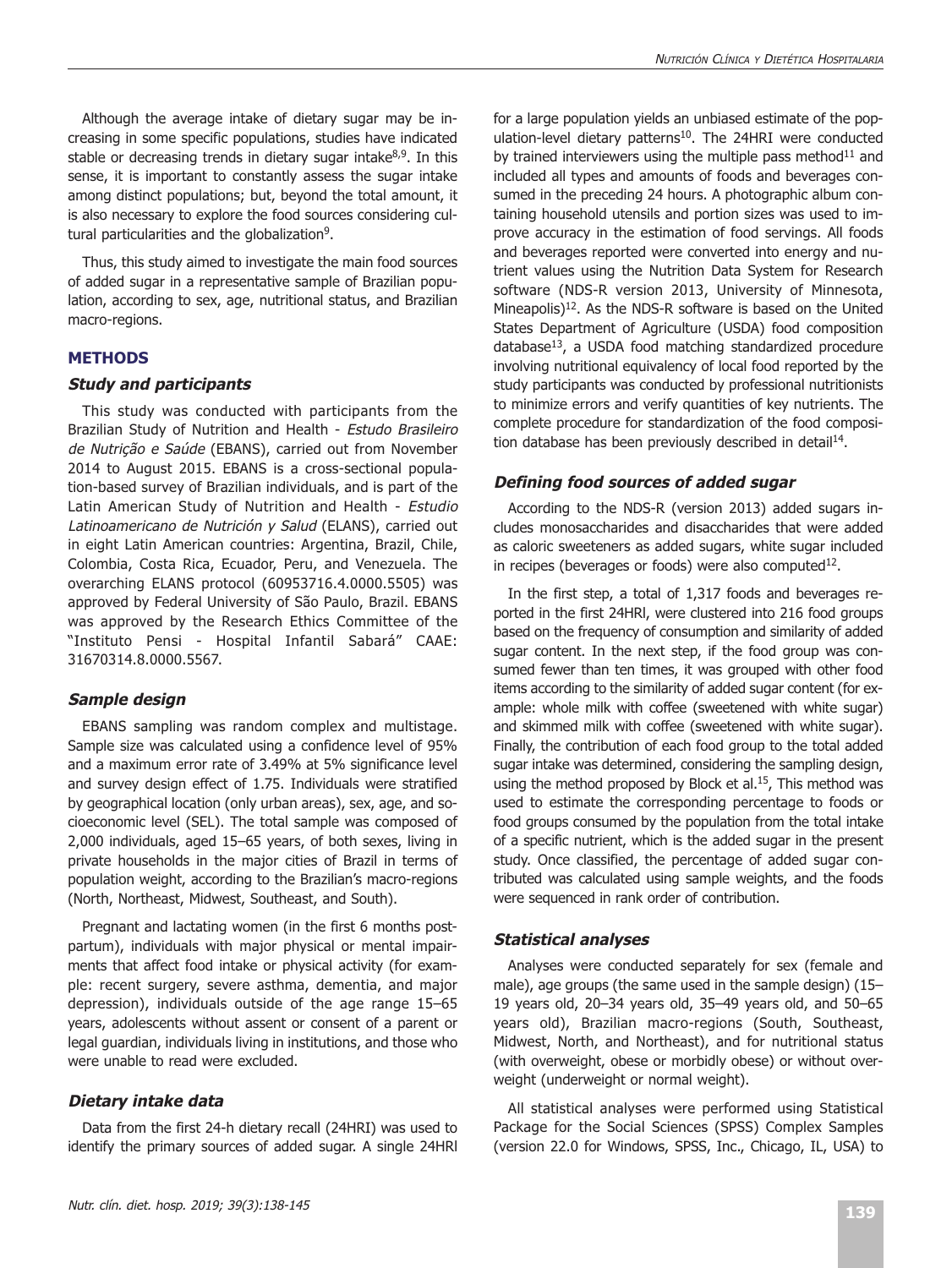incorporate sample weights and adjust for clusters and strata of the complex sample design.

#### **RESULTS**

Data for the top 10 food and beverage sources of added sugar across total population, sex, age groups, nutritional status, and Brazilian macro-regions are presented in tables 1-4. Soft drinks/sodas were the major contributors of added sugar in EBANS (36%), followed by powder juice mix with sugar (9.61%); milk with white sugar (8.44%); coffee with white sugar (7.72%); plain sugar (7.26%); natural juice with white sugar (4.79%); chocolate candy (2.37%); milk (plain or not) without white sugar (2.29%); cookies (2.24%); and whole grain crackers (1.89%). These groups accounted for 82.6% from the total contribution. However, it is important to emphasize that the average consumption in grams per day (g/d) of added sugar includes only the amount of sugar taken by consumers, and it was observed that these average consumption values do not necessarily represent the percentage of the total energy (%TE).

In all groups and categories evaluated, "soft drinks/sodas" alone contributed most to the average added sugar intake in g/d and %TE. The %TE from soft drinks/sodas ranged from 9.38% (Midwest) to 12.78% (South). The consumption was very similar in both sexes, nutritional status, and various age groups (around 11%), with exception for adults aged 50–65 years (9.77%). The lowest %TE for all groups and categories was from milk without white sugar, ranging between 0.36% and 1.33%.

The second component that most contributed to the average intake of added sugar (in grams per day - g/d) was "cookies" for both sexes, nutritional status, adolescents and young adults, and those living in the Southwest, Midwest and Northeast region; "powder juice mix with sugar" for adults, middle aged adults, and those living in the South; and "natural juice with white sugar" for those living in the Northern region of Brazil.

"Coffee and milk with sugar" had higher contribution of average added sugar intake in women, in middle-aged adults (35 to 49 years old), and in individuals living in the Midwest region than other macro-regions.

Table 1 shows the top 10 dietary contributors of added sugar according to sex. Women showed a higher percentage of added sugar from milk with white sugar, coffee with white sugar, plain sugar, natural juice with white sugar, chocolate

|                |                                    |              |               |         |             | <b>EBANS</b> |             |           |         | Female (n=1058) |           |             |           | Male (n=942) |             |           |             |           |
|----------------|------------------------------------|--------------|---------------|---------|-------------|--------------|-------------|-----------|---------|-----------------|-----------|-------------|-----------|--------------|-------------|-----------|-------------|-----------|
|                | <b>Foods</b><br>/beverages         | $\mathsf{n}$ | $\frac{0}{0}$ | O/6     | g/d         |              | %TE         |           | 0/0     | g/d             |           | %TE         |           | O/6          | g/d         |           | %TE         |           |
|                |                                    |              |               | contrib | <b>Mean</b> | <b>SE</b>    | <b>Mean</b> | <b>SE</b> | contrib | <b>Mean</b>     | <b>SE</b> | <b>Mean</b> | <b>SE</b> | contrib      | <b>Mean</b> | <b>SE</b> | <b>Mean</b> | <b>SE</b> |
| $\mathbf{1}$   | Soft Drinks                        | 1062         | 2.16          | 36.02   | 54.86       | 1.50         | 11.34       | 0.27      | 32.4    | 46.93           | 1.59      | 11.45       | 0.34      | 39.16        | 62.25       | 2.00      | 11.23       | 0.36      |
| $\mathfrak{D}$ | Powder juice mix<br>(w/sugar)      | 537          | 1.09          | 9.61    | 28.81       | 1.87         | 6.38        | 0.29      | 9.05    | 26.59           | 3.35      | 6.94        | 0.52      | 10.1         | 30.77       | 1.81      | 5.89        | 0.29      |
| 3              | Milk (w/sugar)                     | 780          | 1.59          | 8.44    | 15.75       | 0.53         | 3.57        | 0.13      | 8.55    | 13.75           | 0.55      | 3.79        | 0.2       | 8.36         | 18.02       | 0.91      | 3.33        | 0.16      |
| 4              | Coffee (w/sugar)                   | 995          | 2.02          | 7.72    | 12.66       | 0.53         | 3.19        | 0.13      | 9.16    | 12.79           | 0.77      | 3.69        | 0.2       | 6.51         | 12.51       | 0.68      | 2.6         | 0.15      |
| 5              | Plain sugar                        | 692          | 1.41          | 7.26    | 17.73       | 0.70         | 3.50        | 0.15      | 7.54    | 15.63           | 0.97      | 3.82        | 0.25      | 7.03         | 20.2        | 1.30      | 3.12        | 0.21      |
| 6              | Natural juice<br>(w/sugar)         | 296          | 0.6           | 4.79    | 24.33       | 1.46         | 5.25        | 0.32      | 4.9     | 21.76           | 1.96      | 5.81        | 0.53      | 4.71         | 27.17       | 2.25      | 4.65        | 0.32      |
| 7              | Chocolate candy                    | 137          | 0.28          | 2.37    | 23.52       | 2.46         | 3.98        | 0.31      | 2.85    | 22.77           | 2.91      | 4.12        | 0.42      | 1.96         | 24.51       | 4.07      | 3.81        | 0.4       |
| $\mathsf{R}$   | Milk, plain or not<br>(w/o: sugar) | 863          | 1.76          | 2.29    | 4.12        | 0.33         | 0.80        | 0.07      | 2.23    | 3.57            | 0.52      | 0.8         | 0.11      | 2.34         | 4.71        | 0.40      | 0.79        | 0.08      |
| 9              | Cookies                            | 87           | 0.18          | 2.24    | 31.4        | 1.81         | 5.44        | 0.29      | 2.34    | 30.35           | 3.16      | 5.24        | 0.39      | 2.16         | 32.43       | 2.70      | 5.64        | 0.49      |
| 10             | Whole Grain<br>Crackers            | 392          | 0.8           | 1.89    | 6.51        | 0.31         | 1.42        | 0.05      | 2.22    | 5.78            | 0.39      | 1.46        | 0.07      | 1.61         | 7.62        | 0.43      | 1.36        | 0.07      |

**Table 1.** Top 10 food and beverage sources of added sugar by contribution (%), consumption in grams/day (g/d) and percentage of the total energy (%TE) in participants of the study, according to total population (EBANS) and sex.

% contrib: percentual of contribution; g/d: consumption in grams per day; %TE: percentage of the total energy; w: with; w/o: without. SE: Stardard Error.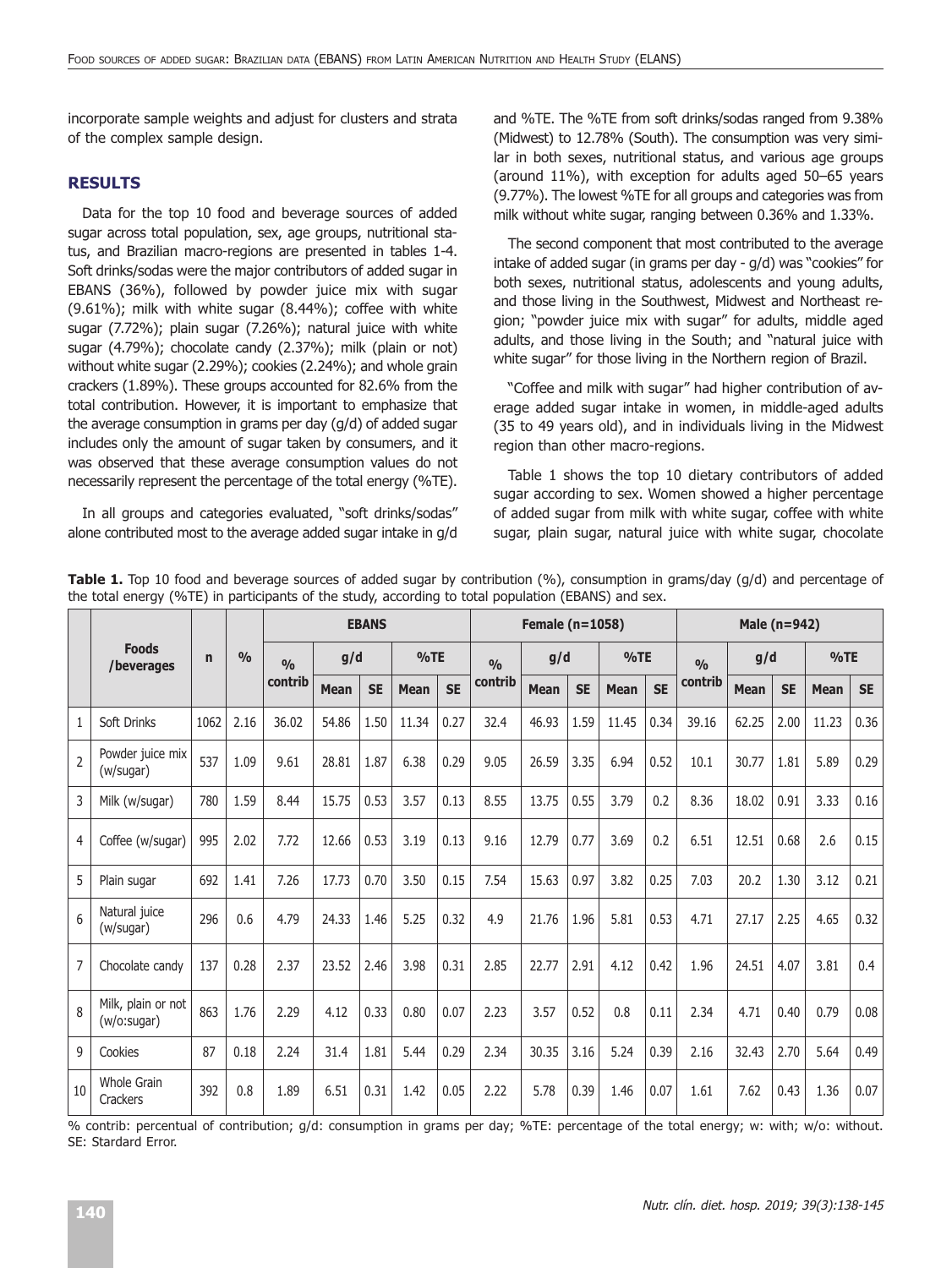candy, cookies, and whole grain crackers than men; nevertheless, the average consumption (g/d) of these sources was higher among men, except for coffee with sugar.

Table 2 indicates that the intake of soft drinks decreases with age, excluding those in young adults. Compared with other age groups, adolescents received the highest percentage of added sugar from chocolate candy and cookies, which also contributed more to the average consumption of added sugar in this age group and received the lowest percentage of added sugar from natural juice with white sugar. Coffee and milk with sugar contributed the most for middle-aged adults compared with other age groups.

The top sources of added sugar among over and nonoverweight individuals were soft drinks (36.47% vs 35.56%), powder juice mix with sugar (8.29% vs 11.23%), milk with white sugar (8.10% vs 8.87%), coffee with white sugar (8.54% vs 6.74%), and plain sugar (7.72% vs 6.71%) (Table 3).

In relation to Brazilian macro-regions (Table 4A and B), powder juice mix contributed more to the sugar consumption of individuals living in the Midwest (32.72 g/d; 16.62%) and Southern regions (37.92 g/d; 14.61%) and contributed less to those living in the Northeast (23.80 g/d; 4.27%) and Northern regions (16.46 g/d; 3.11%). On the contrary, natural juice with white sugar contributed more to the sugar consumption of individuals living in the Northeast (27.4 g/d; 11.78%) and Northern regions (27.42 g/d; 6.32%) and contributed less to those living in the Midwest (19.3 g/d; 3.63%) and Southern regions (16 g/d; 1.04%).

# **DISCUSSION**

This study describes the top 10 added sugar sources of contribution, consumption, and percentage of the total energy among Brazilian population, and stratified by sex, age groups, nutritional status, and macro-regions. In all groups evaluated, soft drinks were the main contributor of added sugar, with the highest consumption and %TE.

Sugars can be found naturally in foods or in food products; these sugars are added during processing or preparation and include syrups and table sugars $16$ . Although the 2015–2020 Dietary Guidelines for Americans<sup>17</sup> recommended consuming less than 10% of daily TE from added sugars (defined as

|                                                              | Table 2. Top 10 food and beverage sources of added sugar by contribution (%), consumption in grams/day (g/d) and percentage of the total energy |
|--------------------------------------------------------------|-------------------------------------------------------------------------------------------------------------------------------------------------|
| (%TE) in participants of the study, according to age groups. |                                                                                                                                                 |

|                |                                 | 15 to 19 years (n=235) |             |           |             |           | 20 to 34 years (n=745) |             |           |             |           |         |             |           | 35 to 49 years (n=608) | 50 to 65 years (n=412) |         |       |           |             |           |
|----------------|---------------------------------|------------------------|-------------|-----------|-------------|-----------|------------------------|-------------|-----------|-------------|-----------|---------|-------------|-----------|------------------------|------------------------|---------|-------|-----------|-------------|-----------|
|                | <b>Foods</b><br>/beverages      | 0/0                    | g/d         |           |             | %TE       |                        |             | g/d       |             | %TE       |         |             | g/d       |                        | %TE                    | 0/0     | g/d   |           | %TE         |           |
|                |                                 | contrib                | <b>Mean</b> | <b>SE</b> | <b>Mean</b> | <b>SE</b> | contrib                | <b>Mean</b> | <b>SE</b> | <b>Mean</b> | <b>SE</b> | contrib | <b>Mean</b> | <b>SE</b> | <b>Mean</b>            | <b>SE</b>              | contrib | Mean  | <b>SE</b> | <b>Mean</b> | <b>SE</b> |
|                | Soft Drinks                     | 37.91                  | 68.90       | 4.4       | 12.16       | 0.8       | 40.15                  | 55.57       | 1.8       | 11.24       | 0.4       | 33.74   | 52.87       | 2.2       | 11.80                  | 0.4                    | 26.31   | 41.03 | 2.9       | 9.77        | 0.5       |
| $\mathfrak{p}$ | Powder juice<br>mix(w/sugar)    | 10.25                  | 30.98       | 4.5       | 6.35        | 0.7       | 8.80                   | 26.34       | 0.9       | 5.35        | 0.2       | 10.21   | 31.16       | 3.2       | 8.00                   | 0.6                    | 9.93    | 28.54 | 6.7       | 6.16        | 0.9       |
| 3              | Milk (w/sugar)                  | 8.20                   | 20.75       | 1.8       | 3.56        | 0.3       | 7.66                   | 16.42       | 1.0       | 3.52        | 0.2       | 8.59    | 14.43       | 0.8       | 3.46                   | 0.2                    | 10.81   | 13.45 | 0.8       | 3.87        | 0.4       |
| 4              | Coffee<br>(w/sugar)             | 2.66                   | 12.47       | 1.2       | 2.44        | 0.3       | 6.06                   | 12.52       | 0.7       | 2.91        | 0.2       | 10.50   | 12.83       | 0.8       | 3.26                   | 0.2                    | 13.40   | 12.63 | 1.2       | 3.63        | 0.3       |
| 5              | Plain sugar                     | 6.24                   | 19.16       | 2.1       | 3.08        | 0.3       | 6.98                   | 17.89       | 1.1       | 3.20        | 0.2       | 8.19    | 18.26       | 1.6       | 3.85                   | 0.4                    | 7.46    | 15.13 | 1.5       | 3.87        | 0.4       |
| 6              | Natural juice<br>(w/sugar)      | 4.02                   | 24.35       | 3.6       | 4.92        | 1.0       | 4.60                   | 25.51       | 3.1       | 5.01        | 0.6       | 5.10    | 24.43       | 1.8       | 5.39                   | 0.5                    | 5.73    | 21.77 | 2.3       | 5.80        | 0.6       |
| $\overline{7}$ | Chocolate<br>candy              | 4.00                   | 35.21       | 9.9       | 4.30        | 0.9       | 1.70                   | 17.14       | 1.2       | 3.21        | 0.3       | 2.50    | 25.84       | 3.9       | 4.58                   | 0.6                    | 1.95    | 20.14 | 4.5       | 4.62        | 1.1       |
| $\mathsf{R}$   | Milk, plain/not<br>(w/o: sugar) | 1.73                   | 3.93        | 0.7       | 0.79        | 0.2       | 3.66                   | 7.48        | 0.7       | 1.33        | 0.1       | 1.23    | 2.32        | 0.5       | 0.48                   | 0.1                    | 1.17    | 1.24  | 0.2       | 0.36        | 0.1       |
|                | 9<br>Cookies                    | 4.23                   | 41.82       | 5.3       | 6.80        | 0.9       | 3.05                   | 30.47       | 1.8       | 5.12        | 0.3       | 0.92    | 20.92       | 2.9       | 4.69                   | 0.4                    | 0.05    | 8.79  | 0.0       | 3.13        | 0.0       |
| 10             | Whole Grain<br>Crackers         | 1.78                   | 10.37       | 1.2       | 1.86        | 0.3       | 1.74                   | 7.06        | 0.5       | 1.43        | 0.9       | 2.09    | 5.78        | 0.7       | 1.32                   | 0.1                    | 2.08    | 4.85  | 0.5       | 1.36        | 0.1       |

% contrib: percentual of contribution; g/d: consumption in grams per day; %TE: percentage of the total energy; w: with; w/o: without; SE: Stardard Error.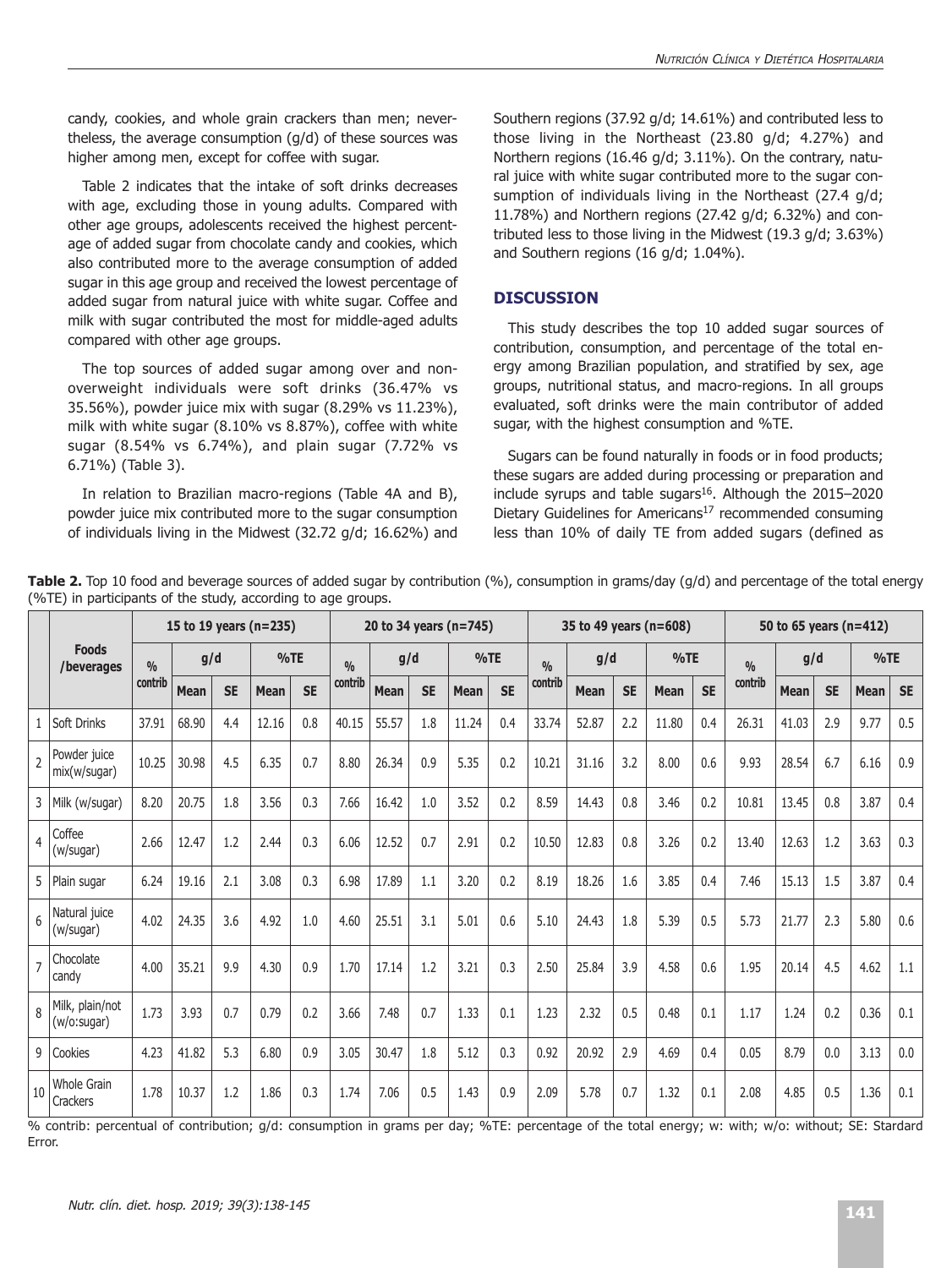|                |                                    |                |             |           | Without overweight (n=836) |           | With overweight (n=1164) |             |           |             |           |  |  |
|----------------|------------------------------------|----------------|-------------|-----------|----------------------------|-----------|--------------------------|-------------|-----------|-------------|-----------|--|--|
|                | <b>Foods/beverages</b>             | O <sub>0</sub> | g/d         |           |                            | %TE       | O/O                      | g/d         |           | %TE         |           |  |  |
|                |                                    | contrib        | <b>Mean</b> | <b>SE</b> | <b>Mean</b>                | <b>SE</b> | contrib                  | <b>Mean</b> | <b>SE</b> | <b>Mean</b> | <b>SE</b> |  |  |
| $\mathbf{1}$   | Soft Drinks                        | 35.56          | 54.14       | 2.26      | 11.26                      | 0.44      | 36.47                    | 55.46       | 1.88      | 11.40       | 0.32      |  |  |
| $\overline{2}$ | Powder juice mix<br>(w/sugar)      | 11.23          | 32.37       | 3.60      | 6.30                       | 0.49      | 8.29                     | 25.66       | 1.33      | 6.45        | 0.31      |  |  |
| 3              | Milk (w/sugar)                     | 8.87           | 16.74       | 0.91      | 3.39                       | 0.16      | 8.10                     | 14.95       | 0.72      | 3.72        | 0.20      |  |  |
| 4              | Coffee (w/sugar)                   | 6.74           | 12.79       | 0.99      | 3.13                       | 0.24      | 8.54                     | 12.58       | 0.54      | 3.22        | 0.15      |  |  |
| 5              | Plain sugar                        | 6.71           | 18.31       | 1.23      | 3.23                       | 0.21      | 7.72                     | 17.34       | 0.89      | 3.68        | 0.22      |  |  |
| 6              | Natural juice (w/sugar)            | 4.62           | 26.63       | 2.87      | 5.07                       | 0.45      | 4.94                     | 22.81       | 1.46      | 5.38        | 0.43      |  |  |
| $\overline{7}$ | Chocolate candy                    | 2.55           | 24.41       | 4.03      | 4.10                       | 0.49      | 2.22                     | 22.72       | 2.79      | 3.89        | 0.34      |  |  |
| 8              | Milk, plain or not<br>(w/o: sugar) | 2.36           | 4.60        | 0.39      | 0.82                       | 0.10      | 2.23                     | 3.78        | 0.50      | 0.78        | 0.10      |  |  |
| 9              | Cookies                            | 3.15           | 35.72       | 2.95      | 6.20                       | 0.46      | 1.49                     | 25.93       | 1.59      | 4.49        | 0.28      |  |  |
| 10             | <b>Whole Grain Crackers</b>        | 1.74           | 6.84        | 0.45      | 1.41                       | 0.10      | 2.02                     | 6.29        | 0.41      | 1.43        | 0.06      |  |  |

**Table 3.** Top 10 food and beverage sources of added sugar by contribution (%), consumption in grams/day (g/d) and percentage of the total energy (%TE) in participants of the study, according to nutritional status.

% contrib: percentual of contribution; g/d: consumption in grams per day; %TE: percentage of the total energy; w: with; w/o: without; SE: Stardard Error.

empty calories), there are no specific recommendations regarding the amount of added sugar intake in Brazil. The WHO<sup>4</sup> guideline focused only on the amount of free sugar intake, recommending less than 10% of TE intake and suggesting further reduction of free sugars to below 5% of TE. Despite the fact that no specific recommendations exist, evidences in recent studies indicate that excessive consumption of added sugar sources is a major risk of overweight and obesity and increases the risks of developing hypertension, dyslipidemia, and insulin resistance $18,19$ .

The top five contributors to intake of added sugar in EBANS were soft drinks, powder juice mix with sugar, milk with white sugar, coffee with white sugar, and plain sugar, which were similar to those reported in other countries. In Mexico, the main contributors were sugar-sweetened beverages (SSBs), unsweetened and artificially sweetened beverages, sweetened milk and milk beverages, pastries and other cereal-based desserts and sweets, sugars, and other sweeteners as main food sources<sup>20</sup>. In the United States, the main food sources of added sugars were SSBs, desserts, sugary fruit, and candy, determined by the "National Health and Nutrition Examination Survey" (NHANES 2005-2010)<sup>21</sup>. In Europe, the top sources of added sugar were sweet products and beverages such as soft drinks and dairy products<sup>22</sup>. In Australia, the top sources of added sugar were SSBs, sugar

and sweet spreads and cakes, biscuits, pastries, and batterbased products $23$ .

Thus, the findings of the present study were consistent with those observed worldwide; that is, SSBs (including nondiet soft drinks, flavored juice drinks and other sweetened fruit drinks, sports drinks and energy drinks, sweetened teas and coffees, dairy beverages, lemonade, and other fruit-ades) are the main sources of added sugar consumption. Our results revealed that soft drinks (36.02%) and other SSBs (powder juice, milk, coffee, natural juice, milk plain or not), that together represented 68.87%, are the main sources of added sugars in Brazilian diet and was also observed among Mexican, American, Spanish and Australian diets<sup>21,23-24</sup>. High consumption of SSBs is one of the main factors responsible for higher prevalence of obesity and obesity-related diseases<sup>25</sup>. This finding serves as a basis for establishing policy interventions such as overcharging SSBs, with the objective of try reversing this scenario in several countries, as Denmark, Finland, Hungary, France, Norway, United States, Mexico, Australia, and Chile26-28.

The results indicated that the percentages of TE intake from added sugars are high. A single food item soft drinks exceeding the Dietary Guidelines for Americans recommendations of 10% to TE intake for all groups evaluated. Interestingly,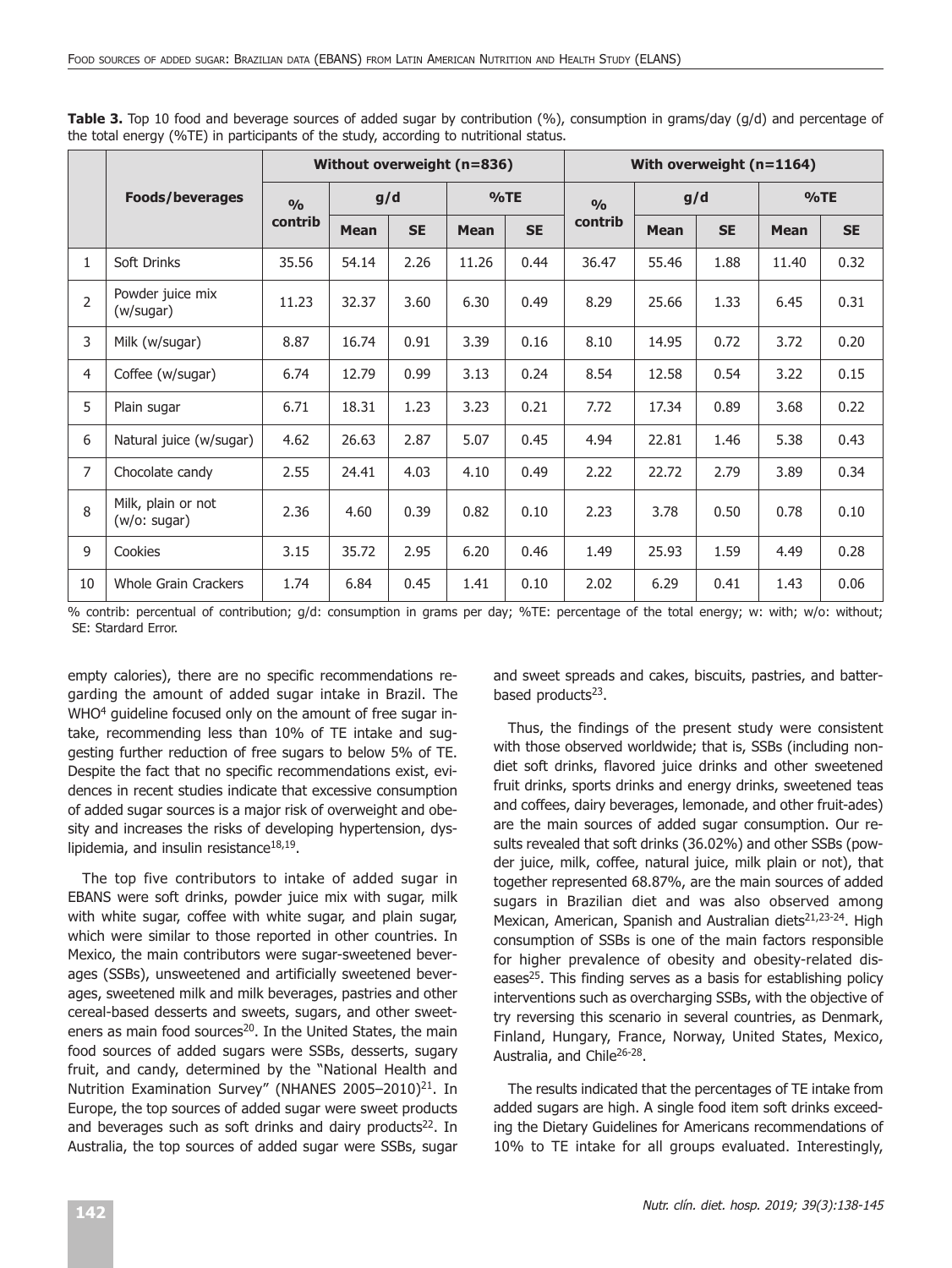|                 |                                   |         |             | South (n=197) |             |           |                | Southeast (n=1116) |           |             |           | Midwest $(n=168)$ |             |           |             |           |  |
|-----------------|-----------------------------------|---------|-------------|---------------|-------------|-----------|----------------|--------------------|-----------|-------------|-----------|-------------------|-------------|-----------|-------------|-----------|--|
|                 | <b>Foods</b><br>/beverages        | 0/0     | g/d         |               | %TE         |           | O <sub>0</sub> | g/d                |           | %TE         |           | O/2               | g/d         |           |             | %TE       |  |
|                 |                                   | contrib | <b>Mean</b> | <b>SE</b>     | <b>Mean</b> | <b>SE</b> | contrib        | Mean               | <b>SE</b> | <b>Mean</b> | <b>SE</b> | contrib           | <b>Mean</b> | <b>SE</b> | <b>Mean</b> | <b>SE</b> |  |
| $\mathbf{1}$    | Soft Drinks                       | 38.13   | 54.06       | 4.86          | 12.78       | 1.16      | 39.15          | 57.83              | 2.08      | 11.81       | 0.35      | 23.76             | 48.83       | 4.37      | 9.38        | 0.65      |  |
| $\overline{2}$  | Powder juice mix<br>(w/sugar)     | 14.61   | 37.92       | 12.39         | 8.12        | 1.63      | 9.9            | 27.58              | 1.34      | 6.64        | 0.31      | 16.62             | 32.72       | 3.65      | 6.05        | 0.52      |  |
| 3               | Milk (w/sugar)                    | 7.73    | 12.76       | 1.62          | 3.11        | 0.43      | 6.89           | 14.32              | 0.52      | 3.49        | 0.19      | 10.88             | 23.62       | 2.42      | 4.37        | 0.51      |  |
| 4               | Coffee (w/sugar)                  | 9.35    | 13.9        | 2.28          | 3.47        | 0.5       | 5.88           | 10.45              | 0.52      | 2.85        | 0.15      | 13.1              | 19.09       | 2.32      | 4.45        | 0.56      |  |
| 5               | Plain sugar                       | 7.04    | 14.82       | 2.48          | 3.66        | 0.8       | 6.99           | 18.03              | 0.71      | 3.44        | 0.15      | 7.85              | 21.82       | 3.47      | 3.65        | 0.54      |  |
| $6\overline{6}$ | Natural juice<br>(w/sugar)        | 1.04    | 16          | 1.73          | 3.96        | 0.53      | 3.23           | 22.65              | 1.68      | 5.41        | 0.34      | 3.63              | 19.3        | 1.79      | 3.7         | 0.47      |  |
| 7               | Chocolate candy                   | 2.59    | 24.69       | 6.29          | 5.3         | 1.45      | 2.81           | 25.31              | 3.05      | 4.28        | 0.37      | 0.57              | 14.78       | 5.04      | 2.09        | 0.58      |  |
| 8               | Milk, plain or not<br>(w/o:sugar) | 1.94    | 3.77        | 0.94          | 0.89        | 0.22      | 2.55           | 4.27               | 0.32      | 0.81        | 0.08      | 2.31              | 6.19        | 2.04      | 1.2         | 0.36      |  |
| 9               | Cookies                           | 1.1     | 22.8        | 6.18          | 3.27        | 0.78      | 1.85           | 32.06              | 1.72      | 5.8         | 0.37      | 3.05              | 41.45       | 10.19     | 5.26        | 0.7       |  |
| 10              | <b>Whole Grain</b><br>Crackers    | 0.98    | 4.4         | 1.11          | 1.09        | 0.17      | 1.76           | 6.11               | 0.42      | 1.42        | 0.07      | 1.79              | 6.88        | 1.22      | 1.45        | 0.18      |  |

**Table 4A.** Top 10 food and beverage sources of added sugar by contribution (%), consumption in grams/day (g/d) and percentage of the total energy (%TE) in participants of the study, according to Brazilian macro-regions.

% contrib: percentual of contribution; g/d: consumption in grams per day; %TE: percentage of the total energy; SE: Stardard Error; w: with; w/o: without.

between 1987 and 2003, Brazilians had higher consumption of soft drinks, which increased the added sugar intake from 6.1% to 18.8%29. A previous meta-analysis showed that higher intake of soft drinks is associated with increased energy intake and incidence of overweight or obesity, and lower intakes of milk, calcium, and other nutrients, contributing to higher risk of developing health problems<sup>5-6</sup>.

Notably, the other SSBs that were considered as the main source of added sugar and had contributed more to the average intake of added sugar were powder juice mix, natural juice, and milk and coffee with white sugar. Similarly, the 2008–2009 Brazilian Household Budget Survey (BHBS)<sup>30</sup> indicated that coffee provides high amounts of TE. These results revealed that coffee is an important driver of added sugar intake as well as milk. Furthermore, it is important to highlight how much these food sources of added sugar provide empty calories; leastways the milk is a significant contributor to calcium intake22.

The second component that contributed more to the average intake of added sugar (g/d) was "cookies" for the most categories analyzed. Sweets, cookies, snacks, soft drinks, and SSB usually provide low amounts of nutrients (minerals, vitamins, and fiber); so, The Dietary Guidelines for the Brazilian

Population 20147 recommends that cookies and snacks should be avoided because they are not nutritionally balanced.

Differences among sexes were also observed in the "Dutch National Food Consumption Survey (DNFCS) 2007–2010"31. This study showed that men had higher absolute sugar intake than women, but women consumed more energy from sugar than men. While women had higher proportion of contribution, the average consumption (g/d) were higher among men, excluding coffee with sugar. The same result was demonstrated in ELANS study, while Brazilian women had highest proportion of contribution (13.1%) than men (12%), the average consumption were highest among men (61.8 g/d) than women (53.9 g/d)<sup>3</sup>.

With regard to age groups, the Brazilian Study of Cardiovascular Risks in Adolescents (ERICA)<sup>32</sup> revealed that adolescents had higher consumption of juices and soft drinks, fried and baked snacks, and sweet and savory biscuits and had an excessive consumption of saturated fatty acids and free sugar. In this study, adolescents had higher proportion and average consumption of soft drinks, chocolate candy and cookies than the other age groups. Following this way, previous study with EBANS data observed that Brazilian adolescents presented the highest consumption of added sugar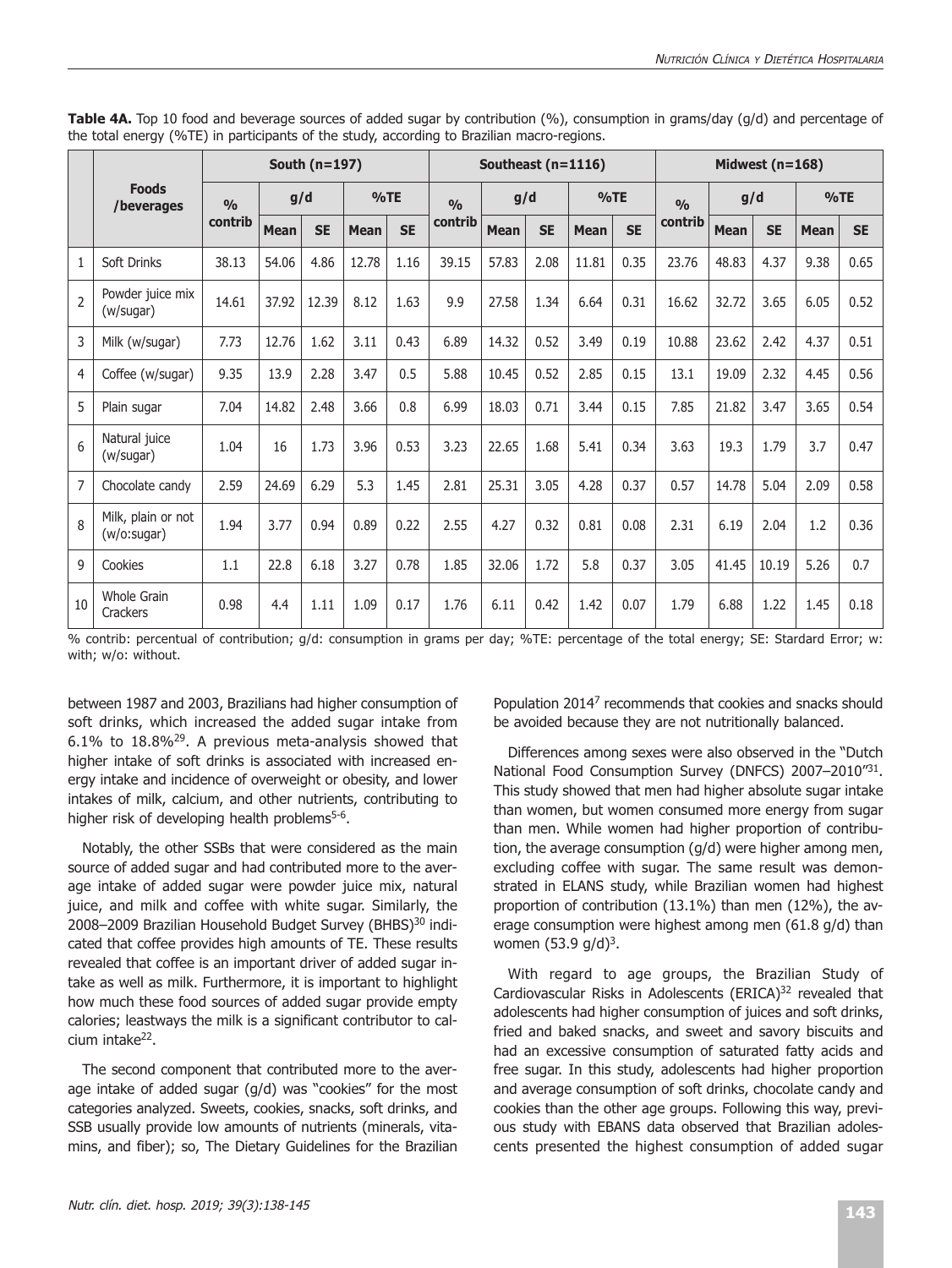|                |                                    |               |                          | North $(n=137)$ |             |           | Northeast (n=382) |             |           |             |           |  |  |
|----------------|------------------------------------|---------------|--------------------------|-----------------|-------------|-----------|-------------------|-------------|-----------|-------------|-----------|--|--|
|                | <b>Foods/beverages</b>             | $\frac{0}{0}$ |                          | g/d             |             | %TE       | $\frac{0}{0}$     |             | g/d       | %TE         |           |  |  |
|                |                                    | contrib       | <b>SE</b><br><b>Mean</b> |                 | <b>Mean</b> | <b>SE</b> | contrib           | <b>Mean</b> | <b>SE</b> | <b>Mean</b> | <b>SE</b> |  |  |
| $\mathbf{1}$   | Soft Drinks                        | 37.45         | 58.09                    | 3.44            | 10.26       | 0.67      | 31.97             | 47.62       | 3.23      | 10.2        | 0.63      |  |  |
| $\overline{2}$ | Powder juice mix<br>(w/sugar)      | 3.11          | 16.46                    | 2.72            | 3.92        | 0.61      | 4.27              | 23.8        | 6.67      | 4.17        | 0.68      |  |  |
| 3              | Milk (w/sugar)                     | 14.64         | 16.16                    | 1.66            | 3.5         | 0.36      | 10.18             | 17.29       | 1.5       | 3.73        | 0.28      |  |  |
| $\overline{4}$ | Coffee (w/sugar)                   | 6.22          | 13.58                    | 1.03            | 3.17        | 0.21      | 9.96              | 13.64       | 1.13      | 3.17        | 0.25      |  |  |
| 5              | Plain sugar                        | 8.47          | 18.02                    | 3.98            | 3.34        | 0.5       | 7.49              | 16.67       | 1.33      | 3.55        | 0.31      |  |  |
| 6              | Natural juice (w/sugar)            | 6.32          | 27.42                    | 5.95            | 5.15        | 1.3       | 11.78             | 27.4        | 3         | 5.61        | 0.69      |  |  |
| $\overline{7}$ | Chocolate candy                    | 1.05          | 13.1                     | 1.73            | 2.13        | 0.23      | 2.37              | 21.63       | 7.24      | 3.22        | 0.64      |  |  |
| 8              | Milk, plain or not<br>(w/o: sugar) | 2.41          | 3.32                     | 1.54            | 0.45        | 0.2       | 1.64              | 3.3         | 1.07      | 0.69        | 0.24      |  |  |
| 9              | Cookies                            | 2.51          | 20.37                    | 3.9             | 4.48        | 0.76      | 3.51              | 32.72       | 3.46      | 5.83        | 0.77      |  |  |
| 10             | Whole Grain Crackers               | 3.51          | 7.87                     | 0.77            | 1.49        | 0.08      | 2.32              | 7.65        | 0.63      | 1.52        | 0.13      |  |  |

**Table 4B.** Top 10 food and beverage sources of added sugar by contribution (%), consumption in grams/day (g/d) and percentage of the total energy (% TE) in participants of the study, according to Brazilian macro-regions.

% contrib: percentual of contribution; g/d: consumption in grams per day; %TE: percentage of the total energy; SE: Stardard Error; w: with; w/o: without.

 $(74.2 \text{ q/d})$  and % TE  $(14.5\%)$  compared with other age groups, and this consumption decreases with age (20–34 years: 62.3 g/d and 55.5%; 35–49 years: 42.7 g/d and 13.1% and 50–65 years: 12.5 g/d and  $10.7\%$ )<sup>3</sup>.

In the BHBS, the contribution of added sugars to household food availability in Brazil reached 16.7% of TE. In the Northern region of Brazil, added sugars corresponded to 13% of TE; in the other regions, it was between 16.3% and 18.1%33. The present study showed that the North had the lowest mean of consumption among top 10 added sugar food sources compare with the other macro-regions (194 g/d; 37.88% TE).

Notwithstanding, this study had several limitations. Foods considered as "unhealthy" may have been underreported during the interview. Thus, the actual values may still have been underestimated<sup>34</sup>. The strength of this study was that it used a representative sample of the largest country in Latin America, which can assist the development of public policies, mainly related to the control and prevention of obesity and other chronic diseases.

# **CONCLUSION**

The Estudo Brasileiro de Nutrição e Saúde shows that beverages were the main contributor, among sexes, age groups, nutritional status, and Brazilian macro-regions of added sugars in Brazilian diet.

There is an overlap between the major sources of added sugar and empty calories, especially for soft drinks, coffee and cookies. However, product reformulation alone is not enough. Public health education programs should focus on reduce of added sugar content in homemade beverages (like natural juice, milk and coffee) in the overall Brazilian population.

#### **REFERENCES**

- 1. Frawley N. The Brazilian sugar industry. Agric Commod. 2016;6(2):63.
- 2. Block JM, Arisseto-Bragotto AP, Feltes MM. Current policies in Brazil for ensuring nutritional quality. Food Qual Safety. 2017;1(4):275-88.
- 3. Fisberg M, Kovalskys I, Gómez G, Rigotti A, Sanabria LC, García MY, et al. Total and Added Sugar Intake: Assessment in Eight Latin American Countries. Nutrients. 2018;10(4):389.
- 4. World Health Organization (WHO). Sugars intake for adults and children: Guideline [Internet]. Genebra: WHO; 2015. Available from: https://apps.who.int/iris/bitstream/handle/10665/149782/ 9789241549028\_eng.pdf?sequence=1